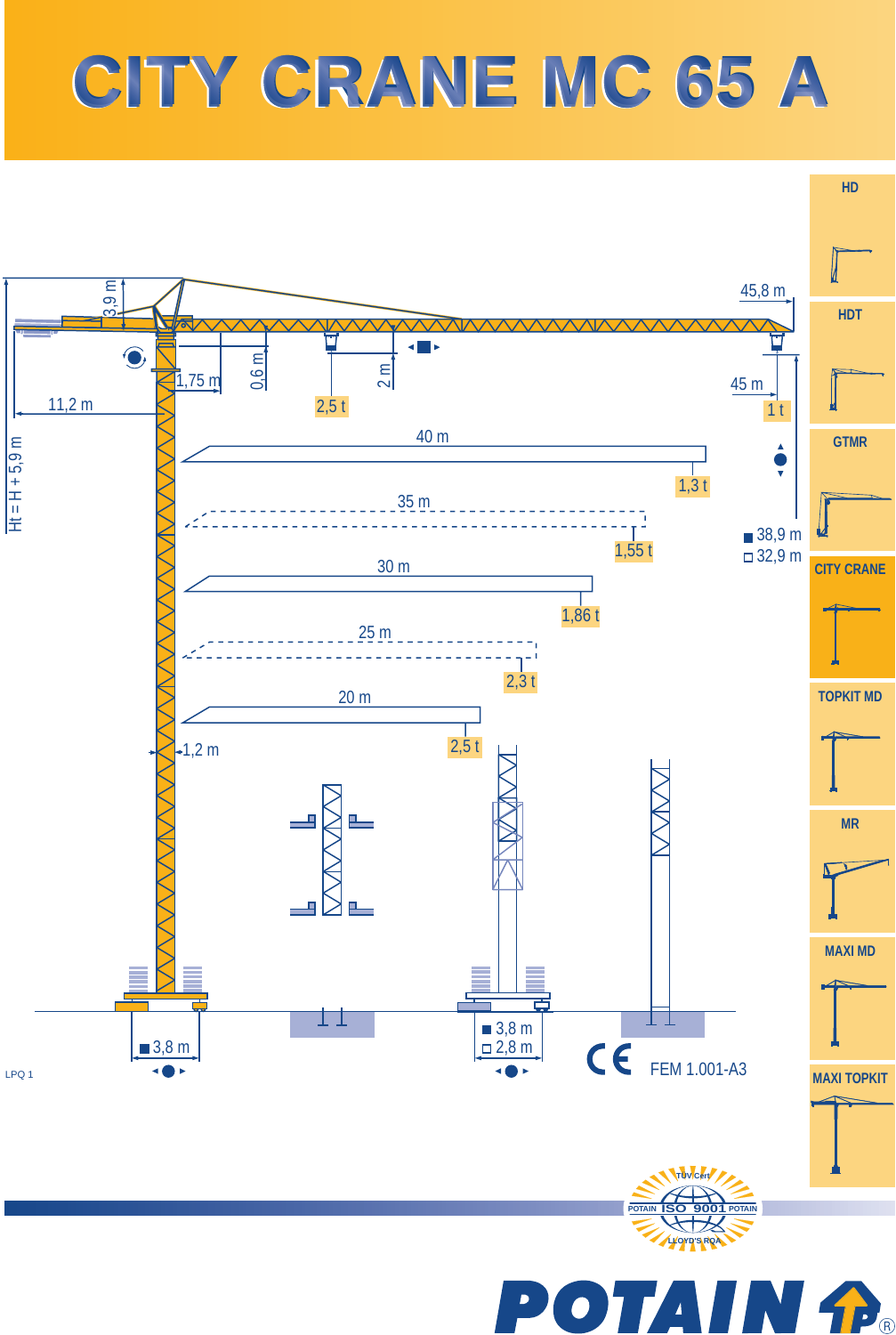

**CITY CRANE MC 65 A**

**POTAIN P.**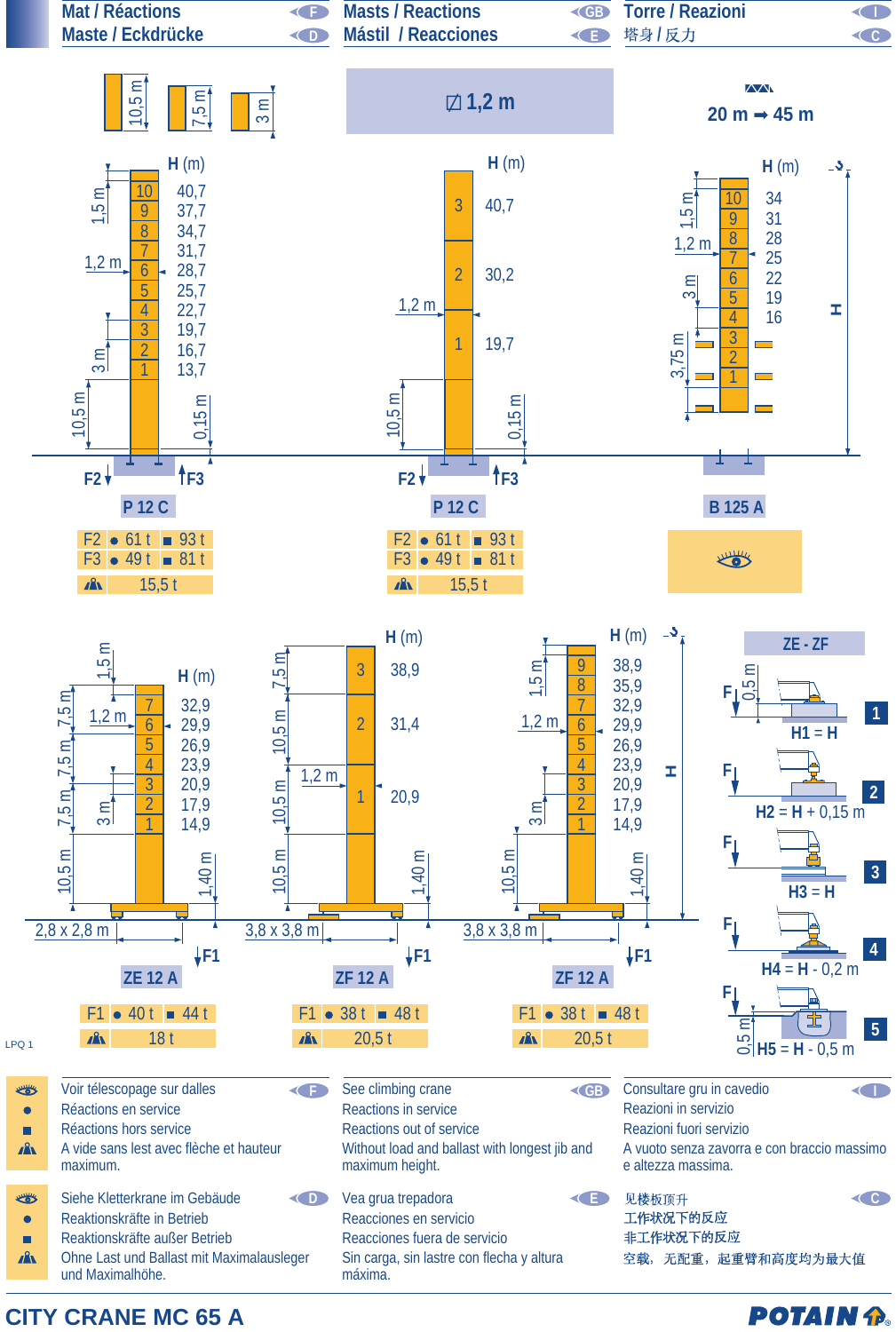|                  | <b>Courbes de charges</b><br>Lastkurven            | O<br>$\bigodot$             | <b>Load diagrams</b><br>Curvas de cargas                                                           | <b>KGB</b><br>G | Curve di carico<br>负荷曲线 | $\blacksquare$<br>C |
|------------------|----------------------------------------------------|-----------------------------|----------------------------------------------------------------------------------------------------|-----------------|-------------------------|---------------------|
|                  | 45 m<br>$\overline{\triangle\triangle}$            | الحيا                       | $1,75 \rightarrow 20,92$ 22 25 27 30 32 35<br>2,5 2,36 2,04 1,86 1,65 1,53 1,37 1,28 1,16 1,09 1 t |                 | 37 40 42 45 m           |                     |
|                  | 40 m<br>$\sqrt{N}$                                 | $1,75 \rightarrow$<br>ابها  | 22,91 25 27 30<br>2,5 2,27 2,07 1,84 1,7 1,53 1,43 1,3 t                                           | 32 35<br>37     | 40 m                    |                     |
|                  | 35 <sub>m</sub><br>$\sqrt{N}$                      | $1,75 \rightarrow$<br>الها  | 23,19 25<br>27 30<br>2,5 2,3 2,1 1,86 1,73 1,55 t                                                  | 32 35 m         |                         |                     |
|                  | 30 <sub>m</sub><br>$\overline{\triangle\triangle}$ | $1,75 \rightarrow$<br>لحيا  | 23,21 25<br>27<br>$30 \text{ m}$<br>$2,5$ $2,3$ $2,1$ $1,86$ t                                     |                 |                         |                     |
|                  | 25 <sub>m</sub><br>$\sqrt{N}$                      | $1,75 \rightarrow$<br>ابها  | 23,24 25 m<br>$2,5$ 2,3 t                                                                          |                 |                         |                     |
| LPQ <sub>1</sub> | 20 <sub>m</sub><br>$\sqrt{N}$                      | $1,75 \rightarrow$<br>أفيعا | $20 \text{ m}$<br>$2,5$ t                                                                          |                 |                         |                     |

| Télescopage sur dalles  | <b>E</b> Climbing crane                            | <b>Example 3 Gru in cavedio</b> | <b>KIN</b>         |
|-------------------------|----------------------------------------------------|---------------------------------|--------------------|
| Kletterkrane im Gebäude | <b>OD Telescopage gruas trepadoras &lt;<a></a></b> |                                 | $\left( 0 \right)$ |

**B 125 A**



## **CITY CRANE MC 65 A**